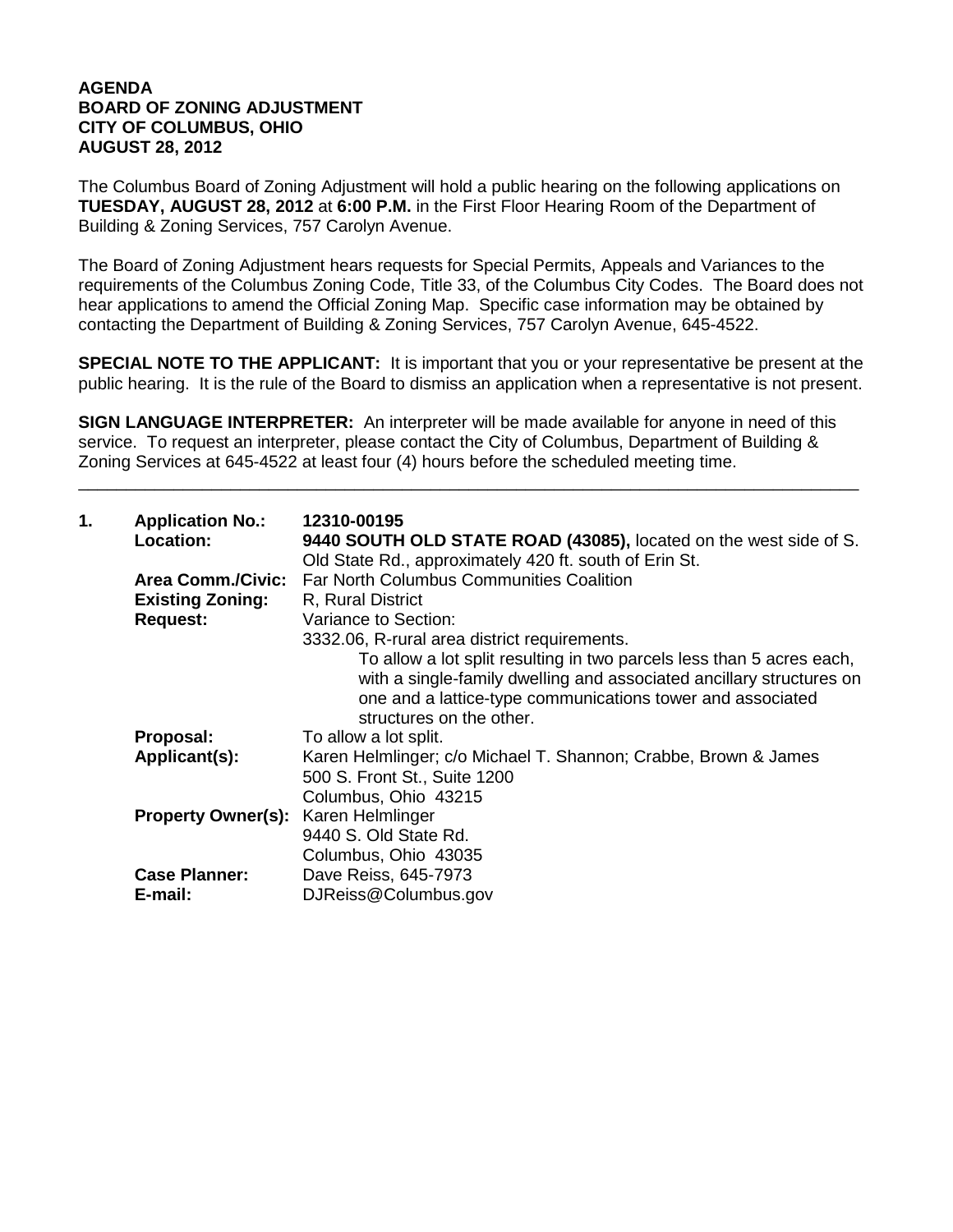| 2. | <b>Application No.:</b>   | 12310-00333                                                                                                                                                                                                       |
|----|---------------------------|-------------------------------------------------------------------------------------------------------------------------------------------------------------------------------------------------------------------|
|    | Location:                 | 1177 - 1201 OLENTANGY RIVER ROAD (43212), located at the northwest                                                                                                                                                |
|    |                           | corner of W. 3rd Ave. & Olentangy River Rd.                                                                                                                                                                       |
|    | <b>Area Comm./Civic:</b>  | 5 <sup>th</sup> By Northwest Area Commission                                                                                                                                                                      |
|    | <b>Existing Zoning:</b>   | M, Manufacturing & C-4, Commercial Districts                                                                                                                                                                      |
|    | <b>Request:</b>           | Variance(s) to Section(s):                                                                                                                                                                                        |
|    |                           | 3372.704, Setback requirements.                                                                                                                                                                                   |
|    |                           | To increase the maximum building setback from 25 ft. to 40 ft. for a<br>new restaurant building and to 50 ft. for an existing commercial<br>building. Also, to reduce the required parking setback from 25 ft. to |
|    |                           | 5 ft. along Olentangy River Rd.                                                                                                                                                                                   |
|    |                           | 3372.707, Landscaping and screening.                                                                                                                                                                              |
|    |                           | To not locate a dumpster behind the principle building; to permit the<br>placement of a dumpster on the north side of a restaurant building.                                                                      |
|    |                           | 3372.709, Parking and circulation.                                                                                                                                                                                |
|    |                           | To permit parking spaces and a circulation aisle between a principal<br>building and the street right-of-way line along Olentangy River Rd.                                                                       |
|    | Proposal:                 | To construct a new restaurant building and to convert a former production<br>studio into retail stores.                                                                                                           |
|    | Applicant(s):             | Northstar Realty; c/o Jackson B. Reynolds; Smith & Hale, L.L.C.<br>37 W. Broad St., Suite 725                                                                                                                     |
|    |                           | Columbus, Ohio 43215                                                                                                                                                                                              |
|    | <b>Property Owner(s):</b> | Olentangy TKT, L.L.C. & Cab Holding Company, L.L.C.                                                                                                                                                               |
|    |                           | 150 E. Broad St., Suite 300                                                                                                                                                                                       |
|    |                           | Columbus, Ohio 43215                                                                                                                                                                                              |
|    | <b>Case Planner:</b>      | Dave Reiss, 645-7973                                                                                                                                                                                              |
|    | E-mail:                   | DJReiss@Columbus.gov                                                                                                                                                                                              |

| 3. | <b>Application No.:</b>             | 12310-00334                                                         |
|----|-------------------------------------|---------------------------------------------------------------------|
|    | Location:                           | 1433 WEST 3RD AVENUE (43212), located on the south side of $3^{rd}$ |
|    |                                     | Avenue at the terminus of Hollywood Place                           |
|    | <b>Area Comm./Civic:</b>            | 5th by Northwest Area Commission                                    |
|    | <b>Existing Zoning:</b>             | C-4, Commercial District                                            |
|    | <b>Request:</b>                     | Variance(s) to Section(s):                                          |
|    |                                     | 3312.49, Minimum Number of Parking Spaces                           |
|    |                                     | To reduce the minimum number of additional parking spaces from      |
|    |                                     | $92$ to $30.$                                                       |
|    |                                     | 3312.21(B), Landscaping and Screening.                              |
|    |                                     | To provide no landscaping or screening                              |
|    |                                     | 3312.27, Parking Setback Line.                                      |
|    |                                     | To reduce the parking setback line from 25 feet to 0 feet.          |
|    |                                     | 3356.11, Building Setback Line.                                     |
|    |                                     | To reduce the building setback from 25 feet to 0 feet.              |
|    | Proposal:                           | To construct an outdoor patio.                                      |
|    | Applicant(s):                       | Third & Hollywood Bar & Grill.                                      |
|    |                                     | 1433 West 3rd Avenue.                                               |
|    |                                     | Columbus, Ohio 43212                                                |
|    | <b>Property Owner(s):</b> Applicant |                                                                     |
|    | <b>Case Planner:</b>                | Jamie Freise, 645-6350                                              |
|    | E-mail:                             | JFFreise@Columbus.gov                                               |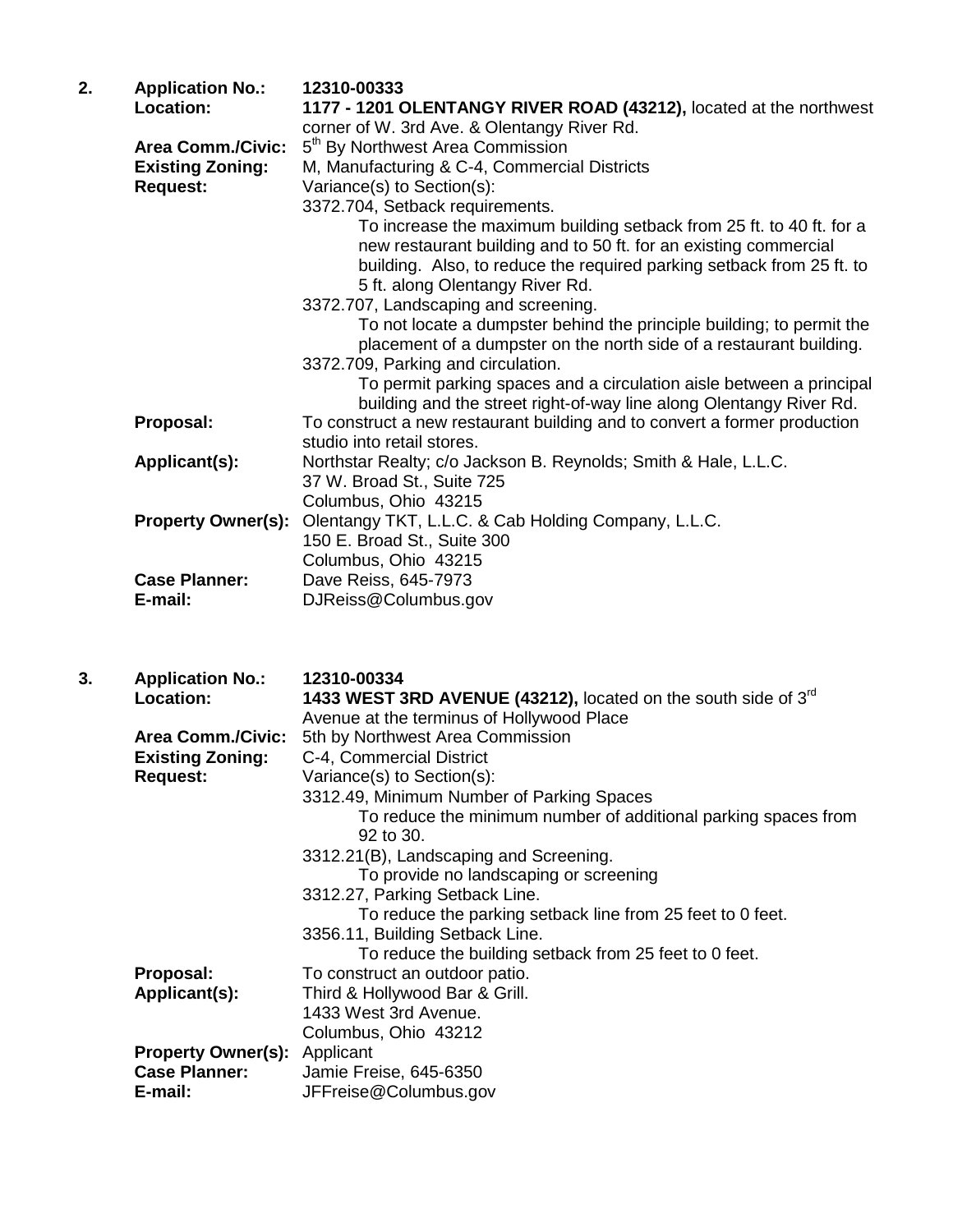| 4. | <b>Application No.:</b>   | 12310-00337                                                           |
|----|---------------------------|-----------------------------------------------------------------------|
|    | <b>Location:</b>          | 792 SOUTH 5TH STREET (43206), located on the west side of South 5th   |
|    |                           | Street, approximately 90 feet south of Columbus Street.               |
|    | <b>Area Comm./Civic:</b>  | <b>German Village Commission</b>                                      |
|    | <b>Existing Zoning:</b>   | R2F, Residential District                                             |
|    | <b>Request:</b>           | Variance(s) to Section(s):                                            |
|    |                           | 3332.18(D), Lot Coverage                                              |
|    |                           | To increase the lot coverage from 52.89% to 55.70%.                   |
|    | Proposal:                 | To construct a one story addtion to an existing residential dwelling. |
|    | Applicant(s):             | William Hugus Architects, LTD.                                        |
|    |                           | 750 Mohawk Street                                                     |
|    |                           | Columbus, Ohio 43206                                                  |
|    | <b>Property Owner(s):</b> | James & Nancy Fleming                                                 |
|    |                           | 792 South 5th Street                                                  |
|    |                           | Columbus, Ohio 43206                                                  |
|    | <b>Case Planner:</b>      | Jamie Freise, 645-6350                                                |
|    | E-mail:                   | JFFreise@Columbus.gov                                                 |

| 5. | <b>Application No.:</b>             | 12310-00338                                                         |
|----|-------------------------------------|---------------------------------------------------------------------|
|    | <b>Location:</b>                    | 1401 BETHEL ROAD (43220), located at the southeast corner of Bethel |
|    |                                     | Road and Godown Road.                                               |
|    | <b>Area Comm./Civic:</b>            | <b>Northwest Civic Association</b>                                  |
|    | <b>Existing Zoning:</b>             | C-4, Commercial District                                            |
|    | <b>Request:</b>                     | Variance(s) to Section(s):                                          |
|    |                                     | 3312.11, Drive-up Stacking Area                                     |
|    |                                     | To reduce the number of stacking units from 8 to 6.                 |
|    | Proposal:                           | To add a pick-up window to an existing building.                    |
|    | Applicant(s):                       | Certified Oil Corp., c/o Donald Plank, Plank Law Firm               |
|    |                                     | 145 E. Rich Street, FI 3                                            |
|    |                                     | Columbus, Ohio 43215                                                |
|    | <b>Property Owner(s):</b> Applicant |                                                                     |
|    | <b>Case Planner:</b>                | Jamie Freise, 645-6350                                              |
|    | E-mail:                             | JFFreise@Columbus.gov                                               |
|    |                                     |                                                                     |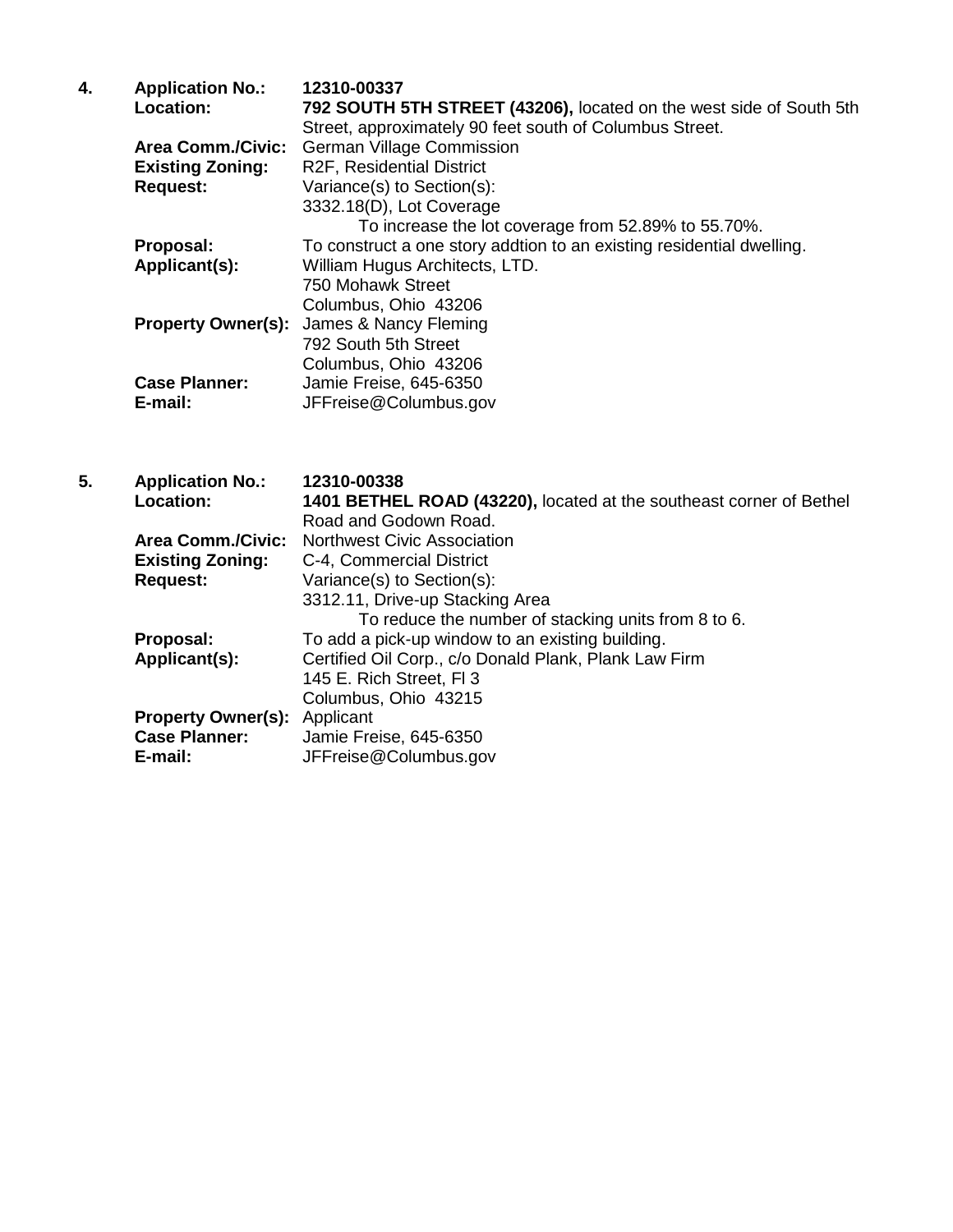| 6. | <b>Application No.:</b><br>Location: | 12310-00339<br>1024 NORTH HIGH STREET (43201), located at the northeast corner of |
|----|--------------------------------------|-----------------------------------------------------------------------------------|
|    |                                      | High Street and 2nd Avenue. It also has frontage on Mt. Pleasant Avenue.          |
|    | <b>Area Comm./Civic:</b>             | Italian Village Commission                                                        |
|    | <b>Existing Zoning:</b>              | C-4, Commercial & M, Manufacturing District                                       |
|    | <b>Request:</b>                      | Variance(s) to Section(s):                                                        |
|    |                                      | 3309.14(A), Height Districts                                                      |
|    |                                      | To increase the allowable height of a building from 35 feet to 68<br>feet.        |
|    |                                      | 3312.27, Parking Setback Line                                                     |
|    |                                      | To reduce the parking setback from 10 feet to 5 feet.                             |
|    |                                      | 3312.49, Minimum Number of Parking Spaces                                         |
|    |                                      | To reduce the minimum number of on-stie parking spaces from 294                   |
|    |                                      | to 87.                                                                            |
|    |                                      | 3312.53, Loading Space                                                            |
|    |                                      | To not provide a loading space.                                                   |
|    |                                      | 3356.11, C-4 District Setback Lines                                               |
|    |                                      | To reduce the building setback on High Street from 60 feet to 0 feet              |
|    |                                      | and on East 2nd Street from 25 feet to 0 feet.                                    |
|    |                                      | 3363.24, Building Lines in M, Manufacturing District                              |
|    |                                      | To reduce the building setback along Mt. Pleasant Avenue from 6                   |
|    |                                      | feet to 1 foot.                                                                   |
|    | Proposal:                            | To redevelop an existing structure and construct an addition to include new       |
|    |                                      | ground floor commercial with 58 dwelling units above.                             |
|    | Applicant(s):                        | Elford Development, Ltd. c/o Michael B. Fitzpatrick                               |
|    |                                      | 1220 Dublin Road                                                                  |
|    |                                      | Columbus, Ohio 43215                                                              |
|    | <b>Property Owner(s):</b>            | Briar Gate Realty, Inc. c/o Michael B. Fitzpatrick                                |
|    |                                      | 1220 Dublin Road                                                                  |
|    |                                      | Columbus, Ohio 43215                                                              |
|    | <b>Case Planner:</b>                 | Jamie Freise, 645-6350                                                            |
|    | E-mail:                              | JFFreise@Columbus.gov                                                             |
|    |                                      |                                                                                   |
|    |                                      |                                                                                   |
|    |                                      |                                                                                   |
| 7. | <b>Application No.:</b>              | 12310-00340                                                                       |
|    | Location:                            | 2298 WORTHINGWOODS BLVD. (43065), located on the north side of                    |
|    |                                      | Worthingwoods Blvd., approximately 700 feet west of Atherton Road.                |
|    | <b>Area Comm./Civic:</b>             | <b>Far Northwest Coalition</b>                                                    |
|    | <b>Existing Zoning:</b>              | SR, Suburban Residential District                                                 |
|    | <b>Request:</b>                      | Variance(s) to Section(s):                                                        |
|    |                                      | 3332.27, Rear Yard                                                                |
|    |                                      | To reduce the required rear yard from 25% to 10.2%.                               |

To reduce the required rear yard from 25% to 19.2%. **Proposal:** To construct an enclosed porch.<br>**Applicant(s):** Daryl R. Allen, DBA Deck Builder Daryl R. Allen, DBA Deck Builders Unlimited 2160 Leah Lane Reynoldsburg, Ohio 43068 **Property Owner(s):** Gene Bassin 2298 Worthing Woods Blvd. Columbus, Ohio 43065 Case Planner: Jamie Freise, 645-6350<br>**E-mail:** JFFreise@Columbus.go **E-mail:** JFFreise@Columbus.gov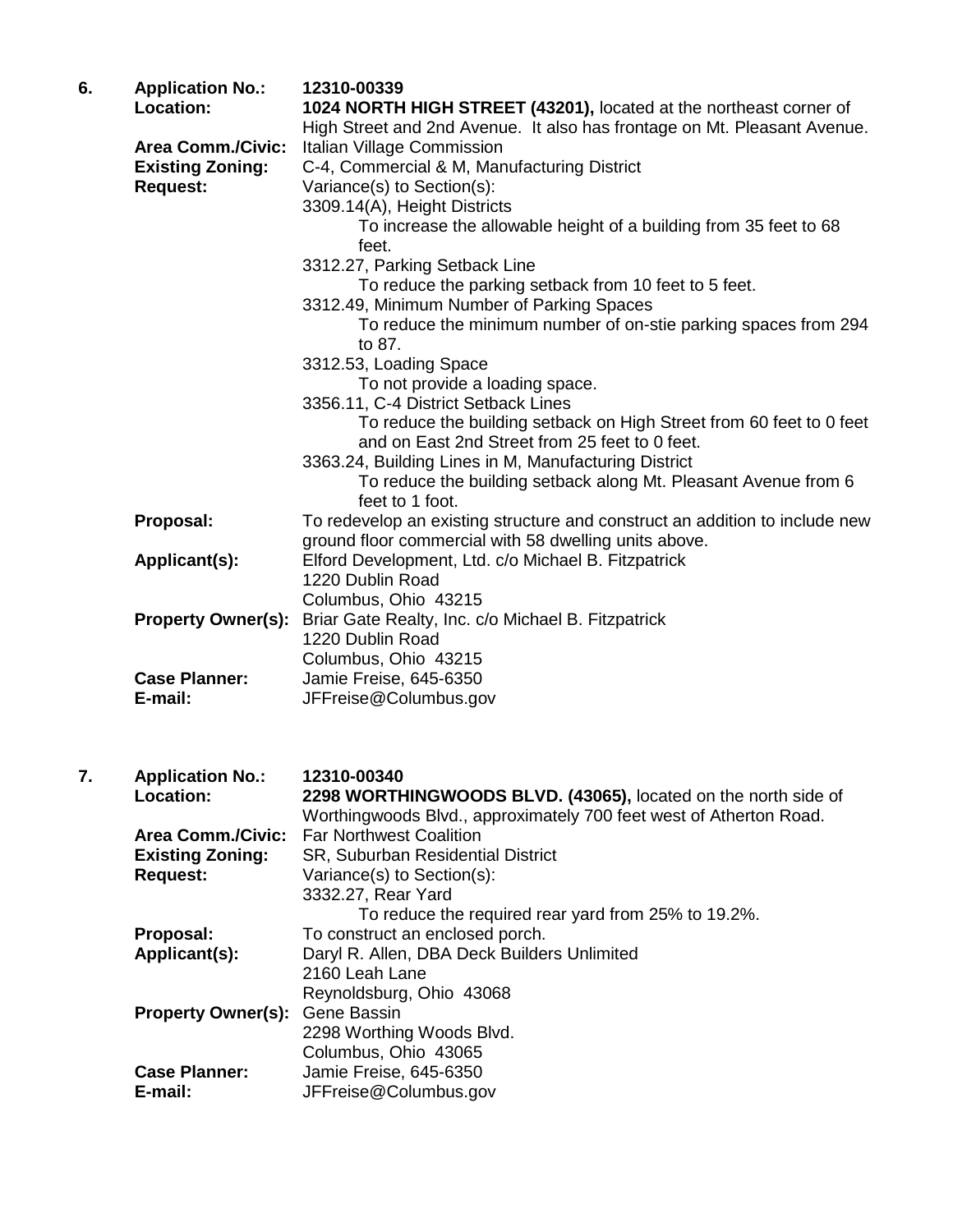| 8. | <b>Application No.:</b><br>Location: | 12310-00341<br>3454 NORTH HIGH STREET (43214), located on the east side of N. High<br>St., 245 ft. north of E. N. Broadway St. |
|----|--------------------------------------|--------------------------------------------------------------------------------------------------------------------------------|
|    | <b>Area Comm./Civic:</b>             | <b>Clintonville Area Commission</b>                                                                                            |
|    | <b>Existing Zoning:</b>              | C-4, Commercial District                                                                                                       |
|    | <b>Request:</b>                      | Variance (s) to Section(s):                                                                                                    |
|    |                                      | 3312.11, Drive-up stacking area.                                                                                               |
|    |                                      | To reduce the minimum number of stacking spaces from 6 to 5 for a<br>drive-up teller window.                                   |
|    | Proposal:                            | To remodel and construct an addition to an existing credit union building.                                                     |
|    | Applicant(s):                        | <b>Charles Wertz</b>                                                                                                           |
|    |                                      | 6130 Sunbury Rd.                                                                                                               |
|    |                                      | Westerville, Ohio 43081                                                                                                        |
|    | <b>Property Owner(s):</b>            | Jodi Henricks                                                                                                                  |
|    |                                      | 3454 N. High St.                                                                                                               |
|    |                                      | Columbus, Ohio 43214                                                                                                           |
|    | <b>Case Planner:</b>                 | Dave Reiss, 645-7973                                                                                                           |
|    | E-mail:                              | DJReiss@Columbus.gov                                                                                                           |
| 9. | <b>Application No.:</b>              | 12310-00342                                                                                                                    |
|    | <b>Location:</b>                     | 246 EAST SYCAMORE STREET (43206), located on the north side of E.                                                              |
|    |                                      | Sycamore St., approximately 55 ft. west of S. 6th St.                                                                          |
|    | <b>Area Comm./Civic:</b>             | German Village Area Commission                                                                                                 |
|    | <b>Existing Zoning:</b>              | R-2F, Residential District                                                                                                     |
|    | <b>Request:</b>                      | Variance (s) to Section(s):                                                                                                    |
|    |                                      | 3332.35, Accessory building.                                                                                                   |
|    |                                      | To allow an accessory building that is not ordinarily appurtenant to                                                           |
|    |                                      | a specifically permitted principal use of a single-family dwelling.                                                            |
|    | Proposal:                            | To establish a bedroom and bathroom in a detached garage.                                                                      |
|    | Applicant(s):                        | Hal Lieberman; c/o Fairfax Homes, Inc.                                                                                         |

345 Forest St.

**Property Owner(s):** George Barrett & Debbie Neimeth

**Case Planner:** Dave Reiss, 645-7973<br> **E-mail:** DJReiss@Columbus.qu

Columbus, Ohio 43206

**E-mail:** DJReiss@Columbus.gov

246 E. Sycamore St. Columbus, Ohio 43206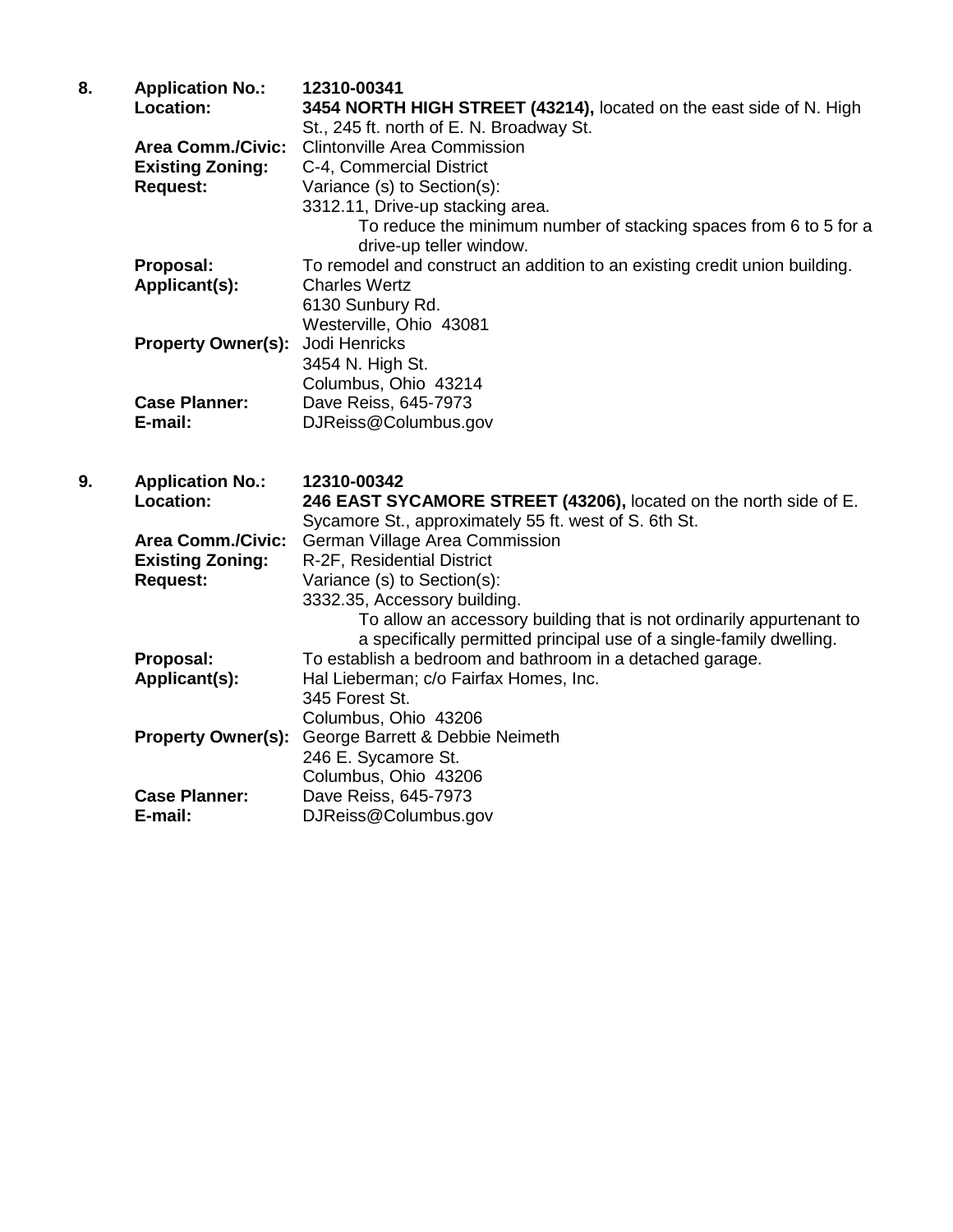| 10. | <b>Application No.:</b>             | 12310-00349                                                                                            |
|-----|-------------------------------------|--------------------------------------------------------------------------------------------------------|
|     | Location:                           | 3850 TRESTLE COURT (43204), located At the terminus of Trestle Court,<br>north of Raspberry Run Drive. |
|     | <b>Area Comm./Civic:</b>            | None                                                                                                   |
|     | <b>Existing Zoning:</b>             | SR, Suburban Residential District                                                                      |
|     | <b>Request:</b>                     | Variance(s) to Section(s):                                                                             |
|     |                                     | 3312.21, Landscaping and screening.                                                                    |
|     |                                     | To allow pavement between the right of way and the parking<br>setback line.                            |
|     |                                     | 3312.29, Parking space.                                                                                |
|     |                                     | To allow a parking space in the required front yard.                                                   |
|     |                                     | 3312.27, Parking setback line.                                                                         |
|     |                                     | To reduce the parking setback line from 25 feet to 0 feet.                                             |
|     | Proposal:                           | To legitimize an expanded driveway and parking area.                                                   |
|     | Applicant(s):                       | Louise Cheung Mee Sim                                                                                  |
|     |                                     | 3850 Trestle Court                                                                                     |
|     |                                     | Columbus, Ohio 43204                                                                                   |
|     | <b>Property Owner(s):</b> Applicant |                                                                                                        |
|     | <b>Case Planner:</b>                | Jamie Freise, 645-6350                                                                                 |
|     | E-mail:                             | JFFreise@Columbus.gov                                                                                  |

## **HOLDOVER CASES:**

| 11. | <b>Application No.:</b>   | 12310-00253                                                     |
|-----|---------------------------|-----------------------------------------------------------------|
|     | <b>Location:</b>          | 235 EAST LIVINGSTON AVENUE (43215), located at the southeast    |
|     |                           | corner of S. 5th St. & E. Livingston Ave.                       |
|     | <b>Area Comm./Civic:</b>  | <b>German Village Commission</b>                                |
|     | <b>Existing Zoning:</b>   | C-4, Commercial District                                        |
|     | <b>Request:</b>           | Variance(s) to Section(s):                                      |
|     |                           | 3312.49, Minimum numbers of parking spaces required.            |
|     |                           | To reduce the required number of additional parking spaces from |
|     |                           | 33 to 0. (There are 0 existing parking spaces on site.)         |
|     | Proposal:                 | To convert retail floor space into a restaurant.                |
|     | Applicant(s):             | Connie Klema                                                    |
|     |                           | 145 E. Rich St.                                                 |
|     |                           | Columbus, Ohio 43215                                            |
|     | <b>Property Owner(s):</b> | GMC Real Estate Investments, L.L.C.                             |
|     |                           | 4256 Mountview Rd.                                              |
|     |                           | Columbus, Ohio 43220                                            |
|     | <b>Case Planner:</b>      | Dave Reiss, 645-7973                                            |
|     | E-mail:                   | DJReiss@Columbus.gov                                            |
|     |                           |                                                                 |